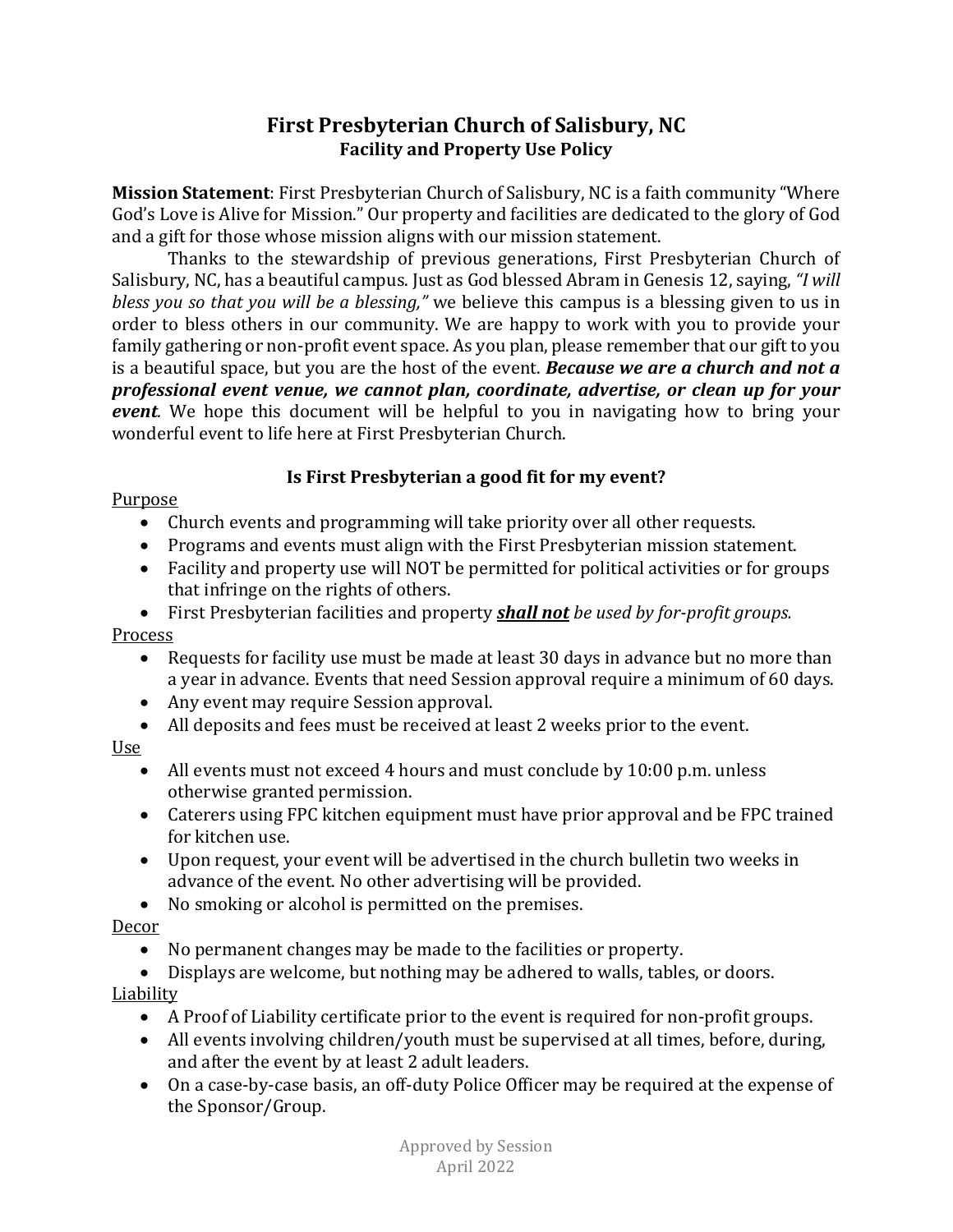# **User Responsibility**

#### **Responsibility of the Church:**

Users agree and understand that they are using First Presbyterian facilities and property voluntarily and that they have received no warranty or guarantee from any party acting on behalf of First Presbyterian. Further, the user agrees that First Presbyterian assumes no responsibility for accidents or injuries that may occur to anyone while on the premises. First Presbyterian assumes no responsibility for personal items that are damaged or stolen from church premises. First Presbyterian is not responsible for providing security officers or other personnel to guard and assist before, during, or after the event. First Presbyterian is not responsible for providing pastors, staff, or advertising for the event.

#### **User Agreement:**

A signed *Facility Use Request Form* represents an agreement between the church and the sponsor of the event. All responsibility for the use of the facilities or property is vested in the sponsor. All costs for repair or replacement of church property will be billed to the sponsor. The use of classroom supplies, day-to-day kitchen supplies, paper goods, utensils, table cloths, craft supplies, musical instruments, printing materials are for FPC Church Programming and FPC Events only. Damage or use of these amenities will be billed to the sponsor.

#### **User Responsibility:**

Event planners are responsible for:

- Reading and following the procedures described in this policy.
- Tidying rooms after an event. This includes:
	- $\Box$  Bathrooms to be checked/cleaned and trash removed
	- $\Box$  Removal of all decorations
	- $\Box$  Wiping down used surfaces, including chalkboards and whiteboards
	- $\Box$  Turning off all lights and securing all doors
	- Powering down all equipment, if used
	- $\Box$  Resetting classrooms
	- *Resetting of Lewis Hall and Fellowship Hall for Sunday services/events* with directions received from the FPC Maintenance Supervisor.
	- $\Box$  Contacting the FPC Technology Coordinator as soon as the event is scheduled if technology is needed
	- $\Box$  Check all doors to ensure they are locked before leaving
- Reporting to the Office Administrator any damage or breakage.
- Implementing and maintaining adequate security, access control, and child protection procedures on the church premises.
- Advertising and promoting your event.
- Paying all deposits and fees on time.

*Failure to fulfill these responsibilities may lead to denial of future requests for the building.*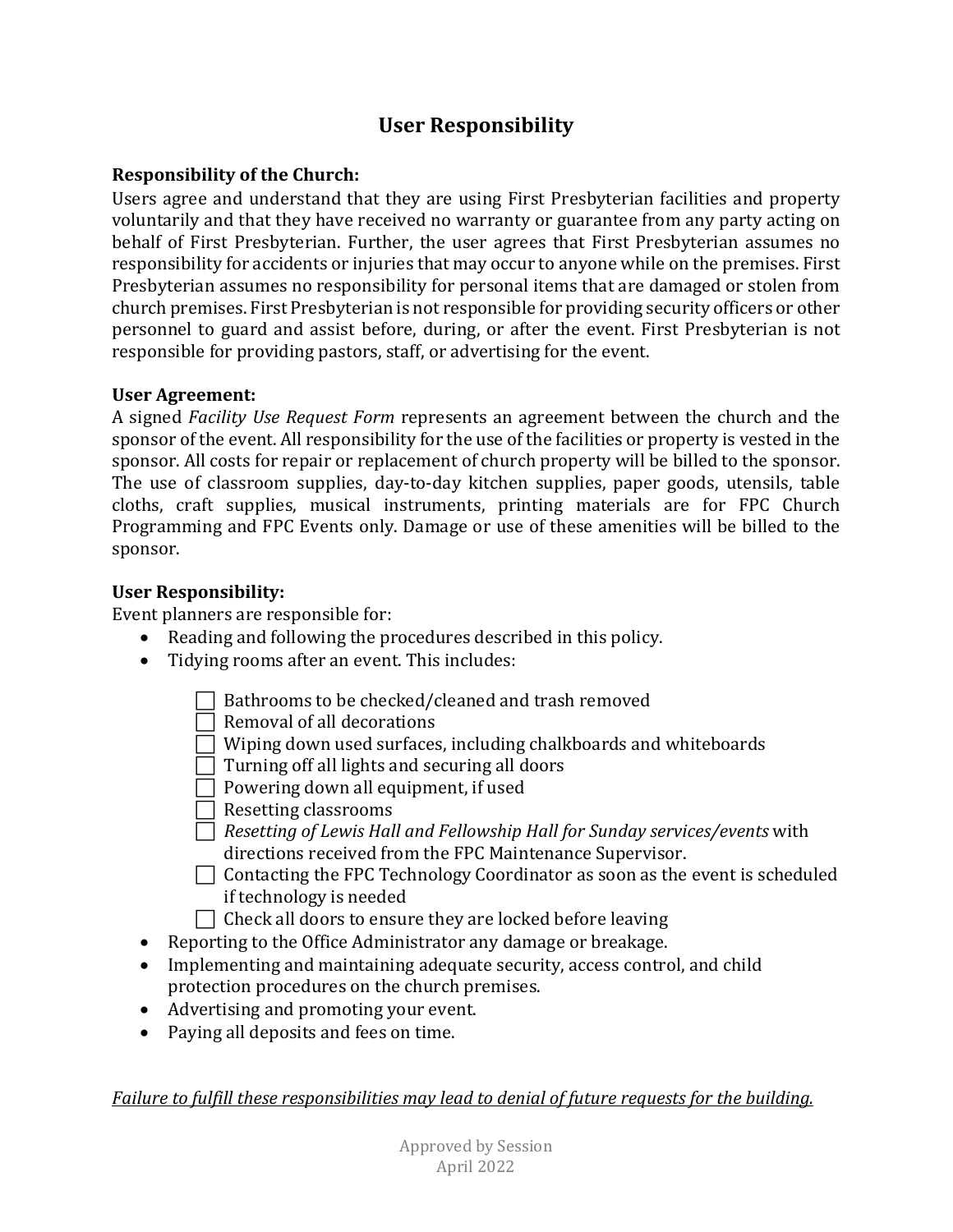# **Planning Process:**

### **Step by step:**

- 1. Submit a *Facility and Property Use Request Form* to the Office Administrator at least 30 days prior to the event. For adequate preparation time before the event, 60 days lead time is recommended.
- 2. Upon receipt of a completed *Facility and Property Use Form* by the Office Administrator, the request will then be presented to staff within 8 days. Staff may send any request to Session for approval. Session only meets on the third Monday of each month, so adequate planning time is essential.
- 3. If the event is approved, turn in all deposits to the Business Administrator to secure the date, time, and space. Reservations will not be made until the deposit has been received.
- 4. Schedule a meeting with the Office Administrator and Maintenance Supervisor to discuss:
	- a. Set-up and clean-up for the event
	- b. AV needs if using Lewis Hall
	- c. Caterer approval, responsibilities, and training if needed
	- d. Access to the Facility prior to the event for decorating and/or specialty set-up
	- e. Child Protection Training
	- f. Security
- 5. If microphones, music, PowerPoint, or screens are needed, contact the Technology Coordinator asap.
- 6. Two weeks prior to the event: all checks must be given to the Business Administrator.
- 7. One day before your event: pick up a temporary Access Card from the Office Administrator. This requires a refundable \$20 deposit.
- 8. Entrance points will be limited and greeters at those locations are highly suggested while doors are open.

## **Session Approval:**

*Session is First Presbyterian Church's governing board of elders.*

- Session only meets on the third Monday of the month.
- All events involving fundraising, ticket sales, or sales of any other kind require Session approval.
- Any event may be sent to Session for approval at the discretion of the staff.
- If your event is sent to Session for approval, it is recommended that your event sponsor/planner be present to answer questions that may arise.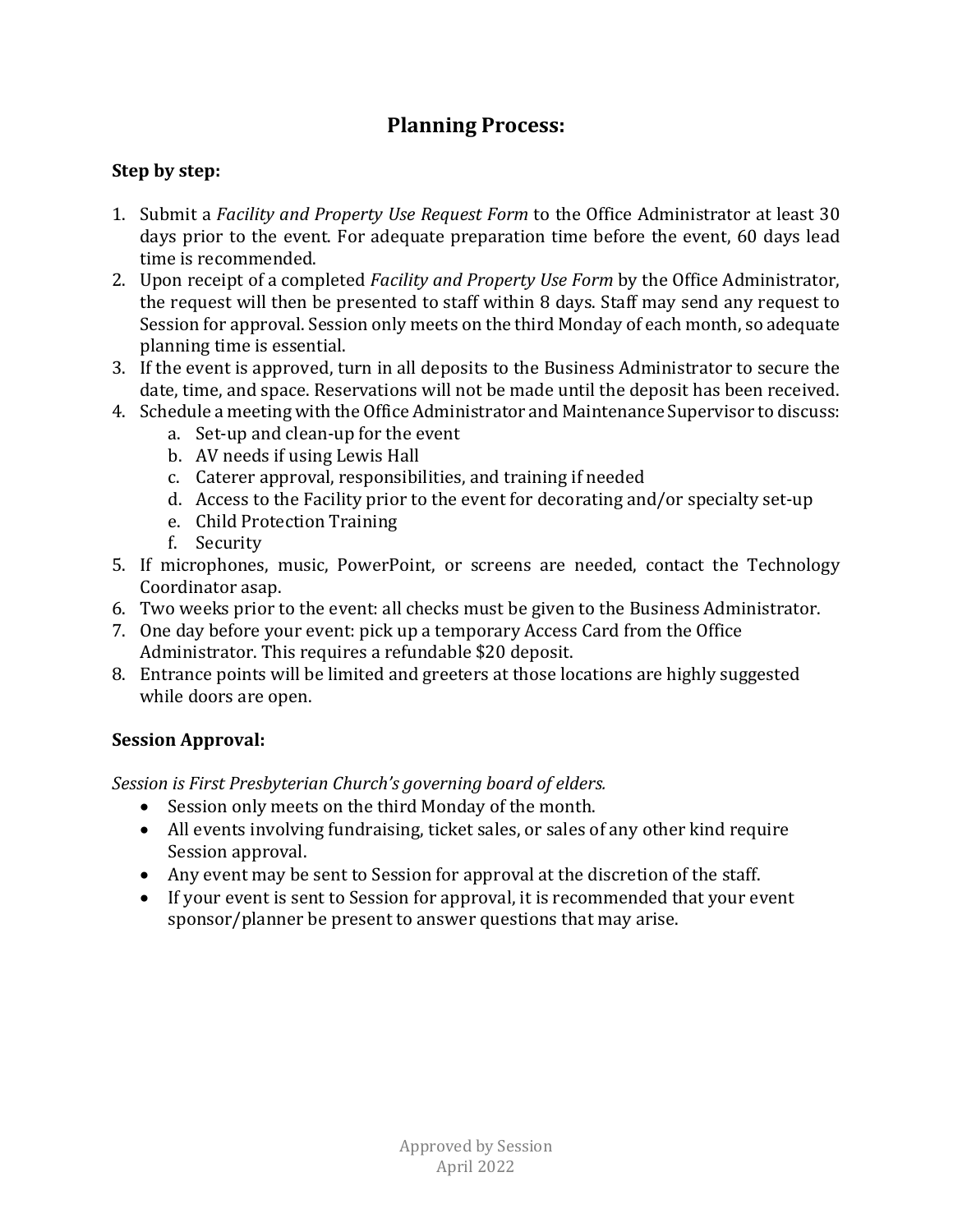# **Fees and Deposits**

#### **Requests fall into the following groups:**

FPC Church Programming/Committee Events: Events organized by FPC committees or staff. The events may or may not need Session approval, but requests should be made with adequate time for approval. Day-to-day church supplies may be used if needed, but any specialty items required will need to be purchased by the group/committee. All clean-up will be the responsibility of the group/committee. If technology is needed, committees must contact the Technology Coordinator to arrange volunteers. Technology fees may apply.

FPC Member Personal Event Usage: Events organized by a member for personal use, e.g., birthday parties, family reunions, etc. These events may or may not need Session approval, but requests should be made with adequate time for approval. These groups may NOT use church supplies. All set-up and clean-up is the responsibility of the group. If technology is needed, the member must contact the Technology Coordinator to arrange volunteers. Technology fees may apply.

FPC Partner Non-Profit: Events organized by approved non-profit groups such as RHM, Meals on Wheels, Habitat for Humanity, Community Care Clinic, Family Crisis Council, Parkinson's Support, Church Women United, and RSS. These groups may use the facility once a year for events with no usage fee. These groups may NOT use church supplies. All set-up and clean-up is the responsibility of the group. If technology is needed, the FPC Partner Non-Profit must contact the Technology Coordinator to arrange volunteers. Technology fees may apply.

Other Non-Profit: Events organized by non-profits. Usage fees and requirements apply. These groups may NOT use church supplies. All set-up and clean-up is the responsibility of the group. If technology is needed, the Non-Profit must contact the Technology Coordinator to arrange volunteers. Technology fees may apply.

Responsibilities of this category break down into two categories.

1. Non-profits with an FPC church member sponsor. E.g., Community Choir with member sponsor.

2. Non-profits without a church member sponsor. E.g., Receptions hosted by other churches.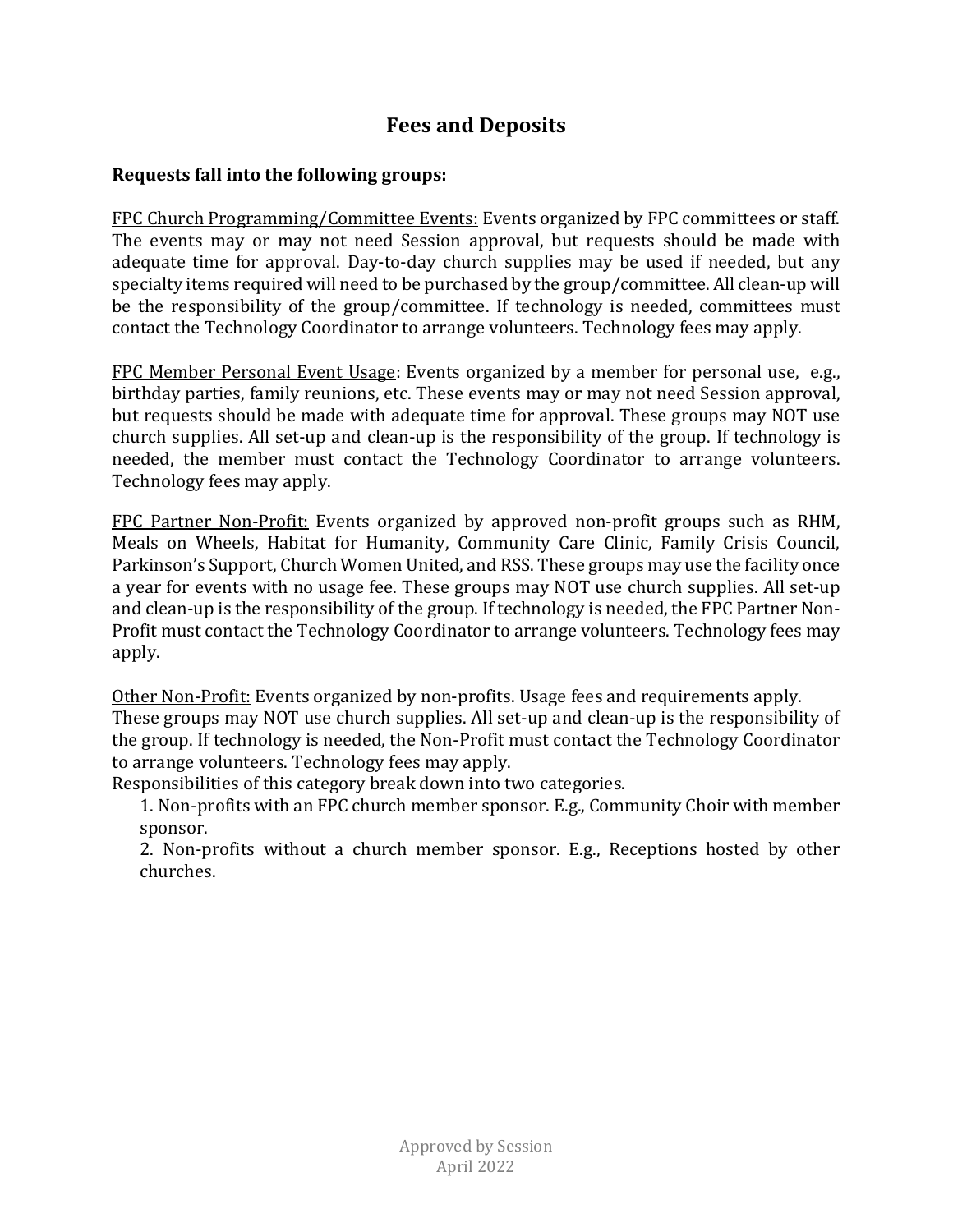#### **Fees and Deposits:**

#### FPC Church Programming/Committee Events

- Deposit: waived
- Access card refundable deposit: \$20
- Usage Fee: waived Specialty supplies need to be purchased by the committee. Day-to-day supplies are free to use.
- AV in Lewis Hall: fees may apply.

#### FPC Member Personal Events

- Deposit: waived
- Access card refundable deposit: \$20
- $\bullet$  Usage Fee:<sup>1</sup>

 $\overline{a}$ 

- Fellowship Hall: \$25
- Fellowship Hall Kitchen: \$25
- Fellowship Hall & Kitchen: \$40
- Sanctuary: \$50
- Lewis Hall: \$50
- Lewis Hall Kitchen: \$50 & needs FPC training from the Maintenance Supervisor
- Lewis Hall & Kitchen: \$75 & needs FPC training from the Maintenance Supervisor
- AV in Lewis Hall or Sanctuary:
	- \$40 per hour/per person with a 2-hour minimum. Some technology use requires 2 people.

<span id="page-4-0"></span><sup>&</sup>lt;sup>1</sup> Usage Fee: This pays for long term wear and tear on items used. Event clean up, including dish washing, resetting the room, and taking out trash is the group's responsibility.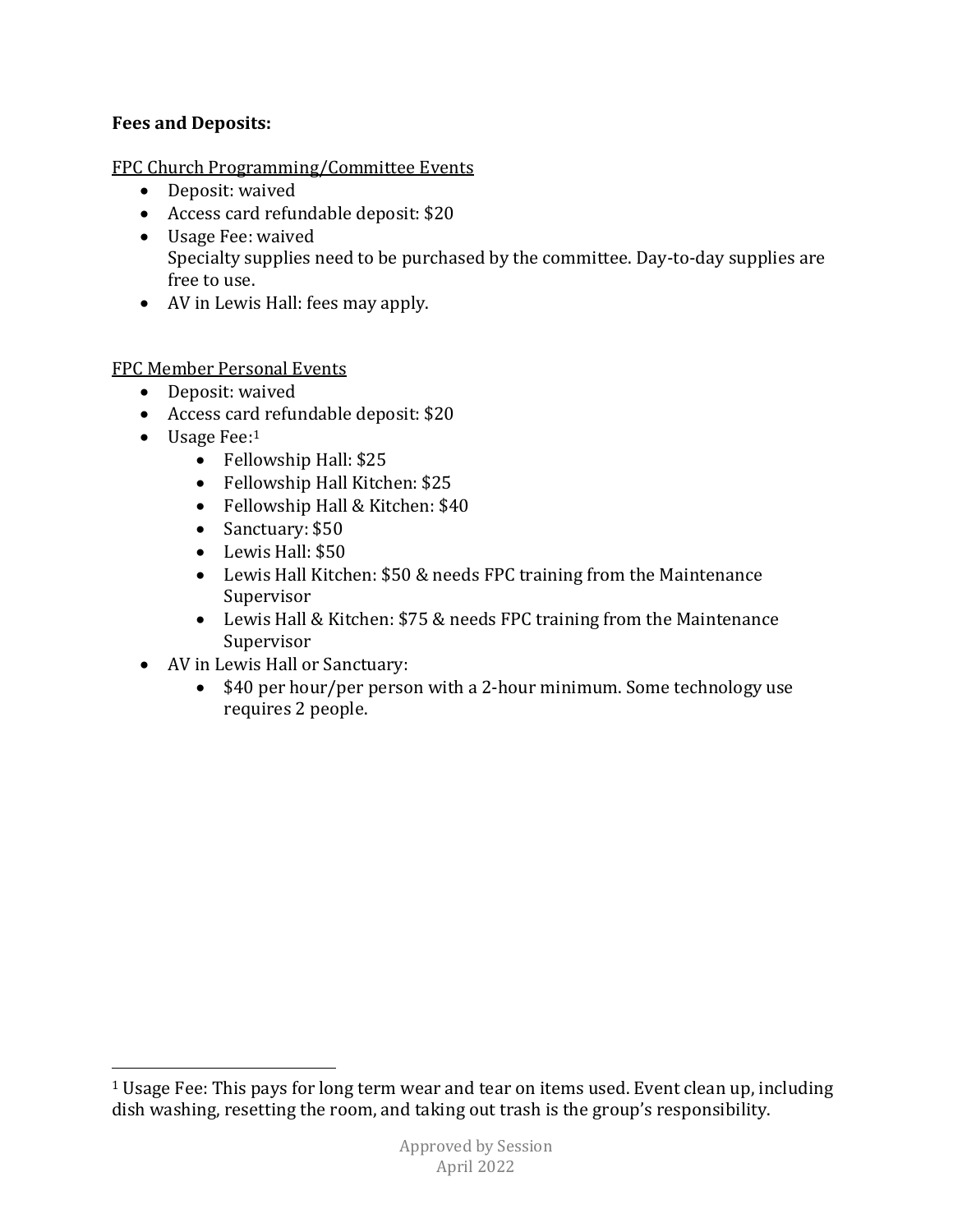FPC Partner Non-Profit

- Deposit: waived
- Access card refundable deposit: \$20
- Usage Fee:<sup>2</sup>
	- Classrooms: \$5
	- Fellowship Hall: \$25
	- Fellowship Hall Kitchen: \$25
	- Fellowship Hall & Kitchen: \$40
	- Sanctuary: \$50
	- Lewis Hall: \$50
	- Lewis Hall Kitchen: \$50 & needs FPC training from the Maintenance Supervisor
	- Lewis Hall & Kitchen: \$75 & needs training by the Maintenance Supervisor
- AV in Lewis Hall or Sanctuary:
	- o \$40 per hour/per person with a 2-hour minimum. Some technology use requires 2 people.

Other Non-Profit with Church Member-Sponsor

- Deposit: \$50 refundable
- Access card refundable deposit: \$20
- Usage Fee:

 $\overline{a}$ 

- Classrooms: \$5
- Fellowship Hall: \$25
- Fellowship Hall Kitchen: \$25
- Fellowship Hall & Kitchen: \$40
- Sanctuary: \$75
- Lewis Hall: \$75
- Lewis Hall Kitchen: \$50 & needs FPC training by the Maintenance Supervisor
- Lewis Hall & Kitchen: \$100 & needs FPC training by the Maintenance Supervisor
- AV in Lewis Hall or Sanctuary:
	- o \$40 per hour/per person with a 2-hour minimum. Some technology use requires 2 people.
- Assistance for Cleaning/Resetting Room fee:
	- o If the event begins and ends during office hours: \$25, payable to FPC.
	- o If the event takes place outside of office hours: \$25 per hour, payable to the custodian.

The group is responsible for the bulk of the cleaning and resetting of the room. FPC custodian will guide and assist only. If the member-sponsor prefers to be solely responsible for cleaning/resetting the rooms, this fee may be waived.

<span id="page-5-0"></span><sup>2</sup> Usage Fee: This pays for long term wear and tear on items used. Event clean up, including dish washing, resetting the room, and taking out trash is the group's responsibility.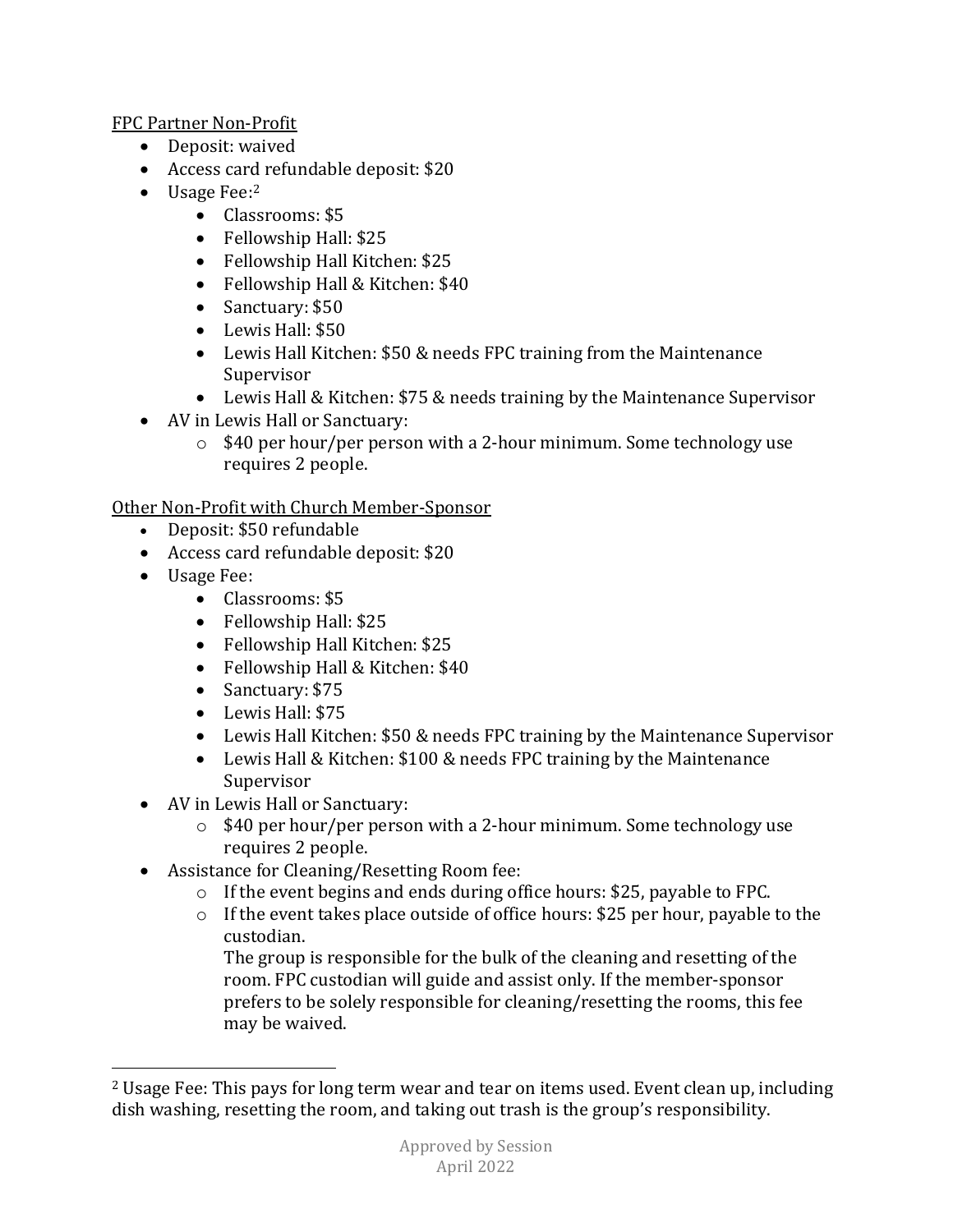Other Non-Profit without Church Member-Sponsor

- Deposit: \$50 refundable
- Access card refundable deposit: \$20
- Maintenance Fee:
	- Classrooms: \$5
	- Fellowship Hall: \$25
	- Fellowship Hall Kitchen: \$25
	- Fellowship Hall & Kitchen: \$50
	- Sanctuary: \$100
	- Lewis Hall: \$100
	- Lewis Hall Kitchen: \$50 & needs FPC training by the Maintenance Supervisor
	- Lewis Hall & Kitchen: \$150 & needs FPC training by the Maintenance Supervisor
- FPC AV in Lewis Hall or Sanctuary:
	- o \$40 per hour/per person with a 2-hour minimum. Some technology use requires 2 people.
- Assistance for Cleaning/Resetting Room fee:
	- o Events that begin and end during office hours, \$25, payable to FPC.
	- o Events that take place outside of office hours: \$25 per hour, payable to the custodian.

The group is responsible for the bulk of the cleaning and resetting of the room. FPC custodian will guide and assist only.

#### Fee Schedule:

• Deposit fee is due to the Business Administrator to secure your reservation. Two weeks prior to your event:

- Usage Fee is due to the Business Administrator.
- Assistance for Cleaning/Resetting Room fee is written to the appropriate entity and given to the Business Administrator.
- FPC Technology Fee is written to the technician and given to the Business Administrator.

One day before your event:

• \$20 refundable deposit per access card due to the Office Administrator. Access Cards must be returned within 3 days of the event. Refunds will be given when cards are returned.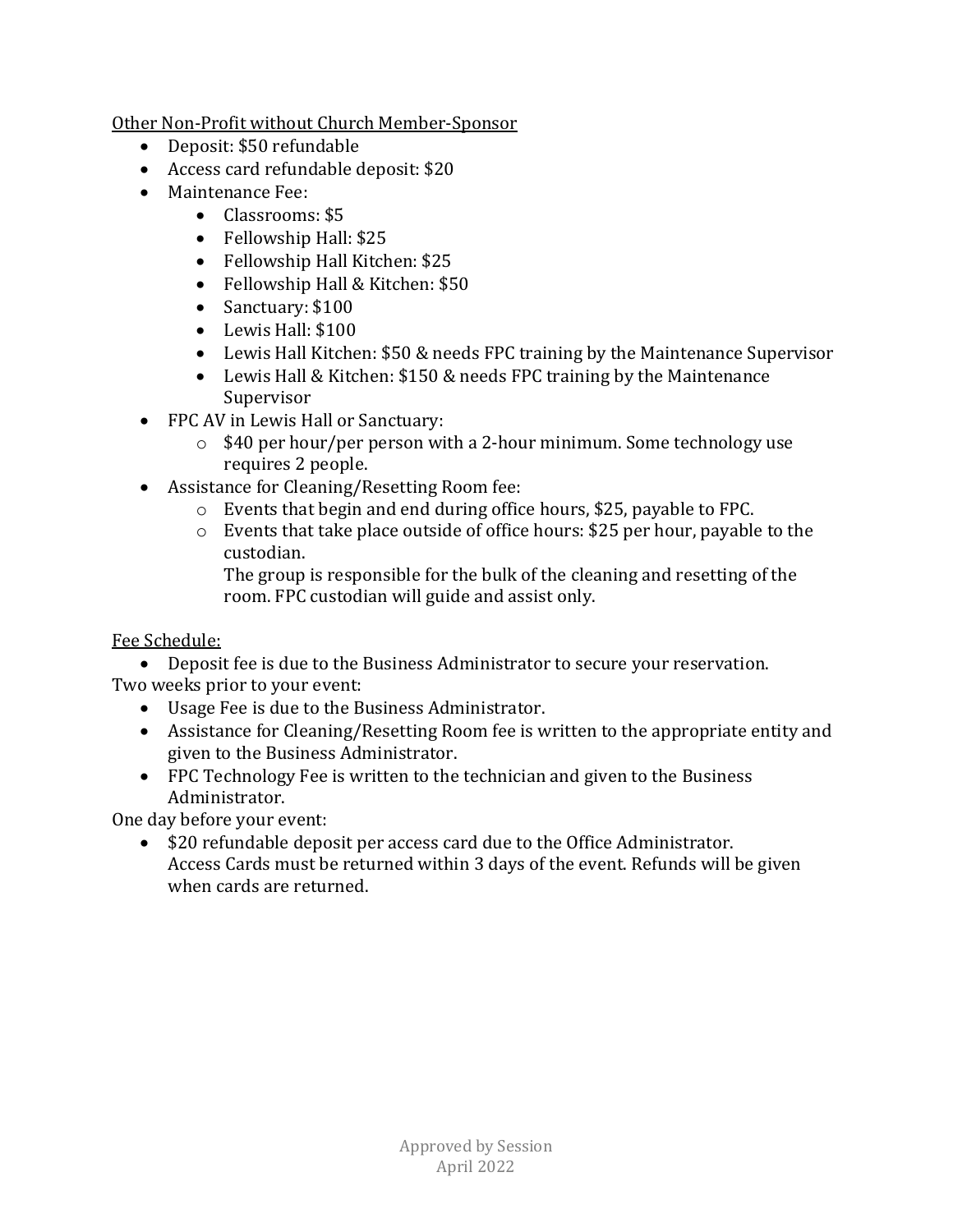# **Additional Notes**

- Facility and Property Use Policy does not apply to Weddings. FPC has a separate Wedding Policy.
- FPC strongly suggests that groups have greeters placed at doors to welcome guests and give directions to rooms/events. Greeters not only enhance securtiy when doors are unlocked or opened, but help to share the welcoming presence here at FPC.
- Pastors need to focus their time and energy on the main functions of their office: preaching, teaching, leading, and pastoral care. Therefore, they may not attend your event. If you would like a representative of First Presbyterian to welcome and pray, our Office Administrator can put you in touch with church elders.

# **Contact Information**

| ❖ Office Administrator:   |                                                              |              |
|---------------------------|--------------------------------------------------------------|--------------|
|                           | Christine Mowery cmowery@salisburyfirstpres.org 704-636-1321 |              |
| ❖ Business Administrator: |                                                              |              |
|                           | Christina Lewis clewis@salisburyfirstpres.org                | 704-636-1321 |
| ❖ Technology Coordinator: |                                                              |              |
|                           | Jan Kichefski <i>j.h.kichefski@gmail.com</i>                 | 704-637-5043 |
| ❖ Maintenance Supervisor: |                                                              |              |
| Archie Tucker             | atucker@salisburyfirstpres.org                               | 704-636-1321 |
|                           |                                                              |              |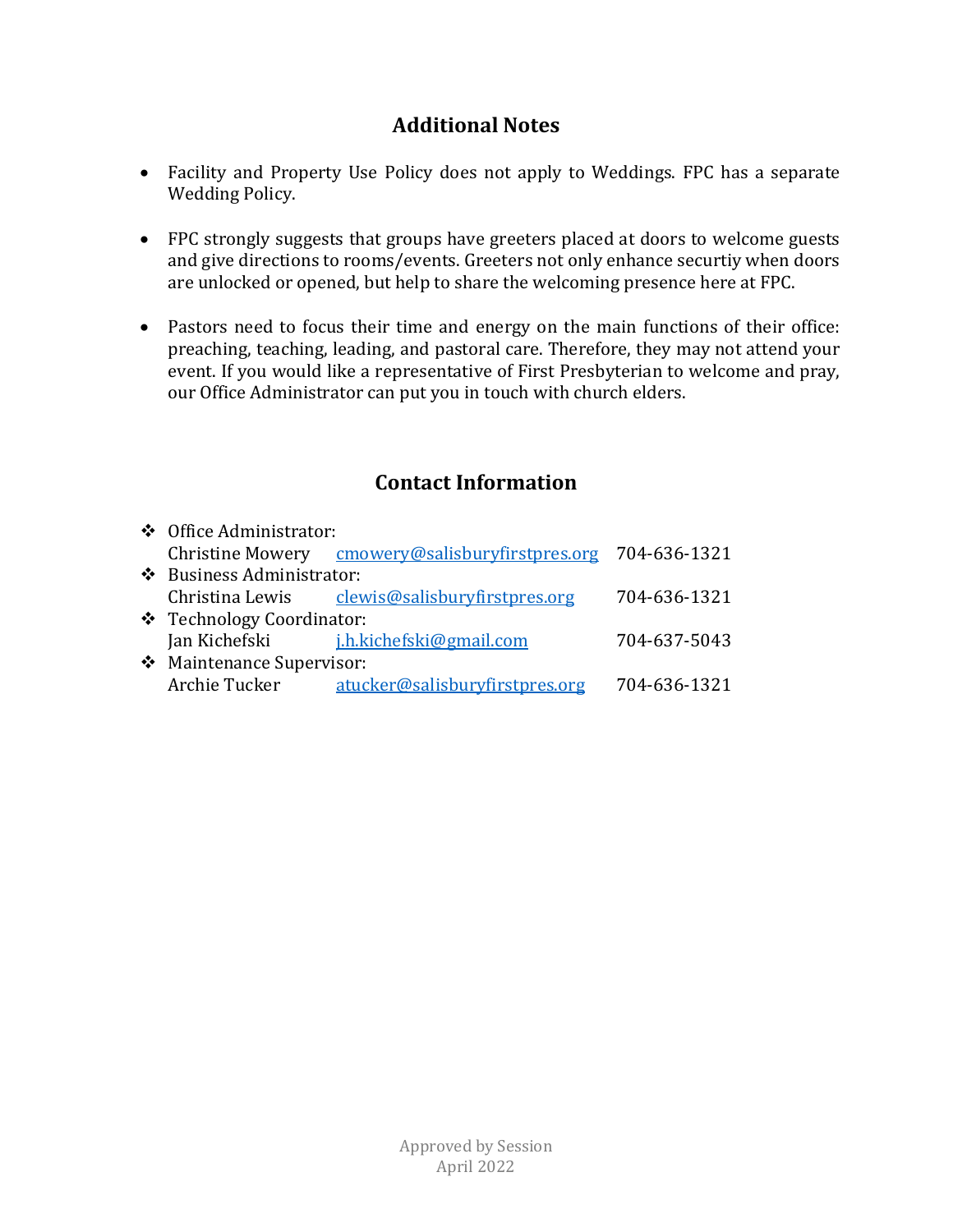# **First Presbyterian Church of Salisbury, NC Salisbury NC**

#### **Kitchen Protocols**

- 1. Leave it as you found it
- 2. Make sure stoves and ovens are turned off and cleaned
- 3. Turn lights off
- 4. Make sure all dishes are washed and put away
- 5. See maintenance supervisor before using the dishwasher for training
- 6. Make sure the refrigerator and freezer doors are closed
- 7. Sweep and mop the floor brooms and mops are in the Lewis Hall closet
- 8. Make sure all trash bags are tied and carried out to the dumpster located in the driveway by the old kitchen

#### **Equipment Use Guidelines**

#### **Stoves/Ovens**

Lewis Hall stove and oven are gas

Stovetop: Left side is a grill, and the right side has burners

- Turn burners or oven on
- Set the temperature
- Turn off when done \*Never leave empty pots/pans, papers, cloths on the stovetop unattended due to pilot lights on burners

#### Educational Building stove and oven are electric

- Turn burners or oven on
- Set the correct temperature
- Turn off when done

#### **Kitchen Hoods**

Lewis Hall hood:

- Two switches: fan on, light on
- Turn on while cooking
- Turn off when finished

#### Educational Building kitchen hood:

- Turn on while cooking
- Turn off when finished

Facility and Property Use Policy Addendum A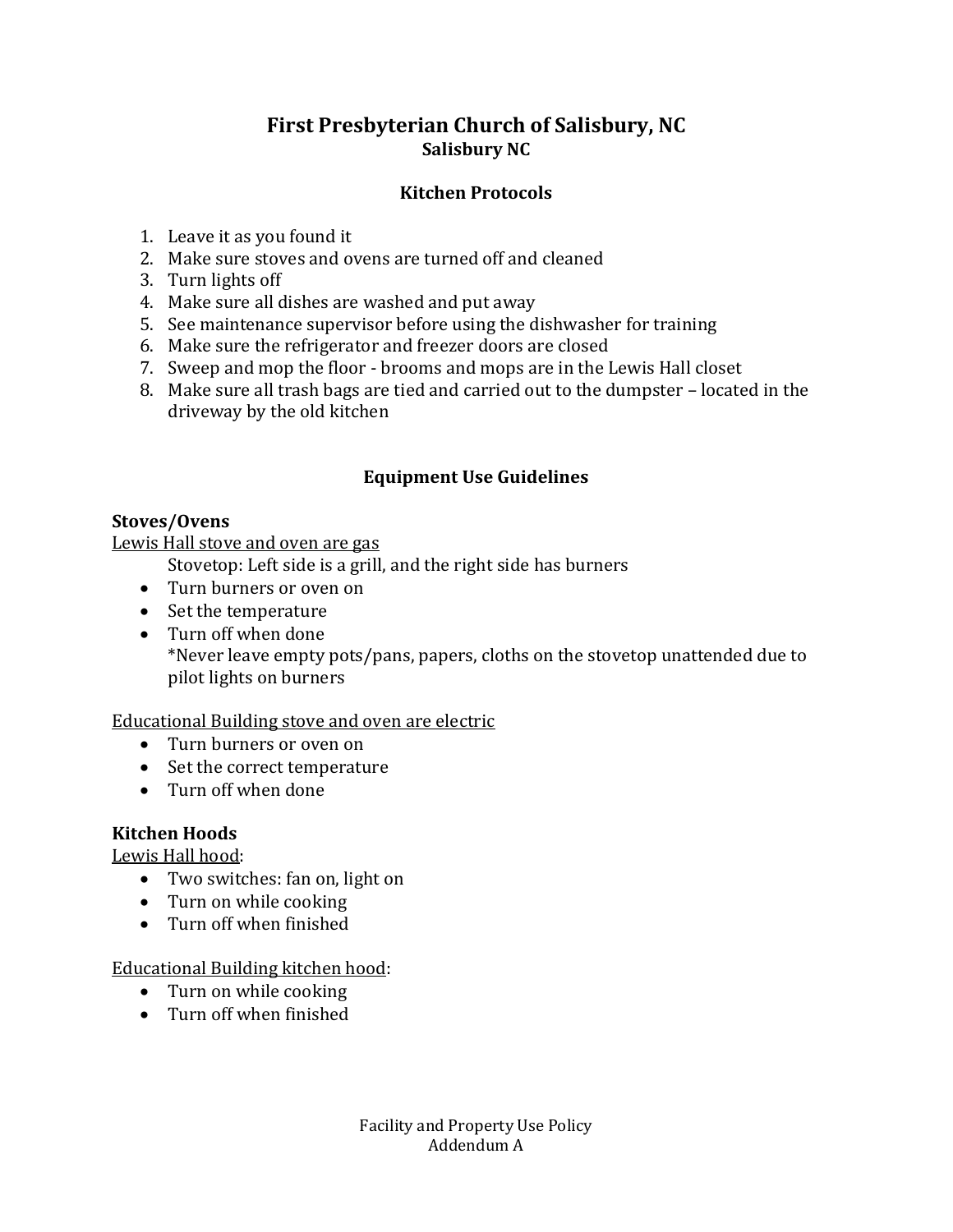#### **Dishwashers**

Kitchens have the same dishwashers

- Turn the power button on, close the lid, wait ten minutes for the water to heat up
- Open the lid the machine is ready
- Load dishes in the rack, close the door
- Do NOT add soap it has a built-in dispensing system
- The cycle will wash for three minutes and rinse for three minutes. The unit will turn off automatically
- Unload the rack
- Dry and put away the dishes and pots and pans
- When finished at the end of the day, turn the power switch off
- Before leaving, reach inside and lift the drain latch to drain the dishwasher make sure the dishwasher is powered off before draining

#### **Coffee Maker**

Ed Building only:

- The machine stays powered on all the time the water fills automatically
- Place the filter in the coffee strainer filters are in the cabinet below the coffee machine
- Add enough coffee grounds to equal one inch
- Unscrew the small lid from the top of the coffee dispenser
- Place dispenser in the coffee maker
- Move the switch to brew located at the top of the machine. Coffee will brew in about five minutes. Be sure the coffee dispenser matches the switch for the amount (i.e. Full = dull dispenser;  $\frac{1}{2}$  =  $\frac{1}{2}$  dispenser; dispensers are labeled for ease of use)
- The machine will cut off at the end of the cycle
- Take the coffee strainer out and throw away the used filter and coffee grounds
- Screw lid onto the top of the dispenser \*Be careful carrying/moving the filled dispenser - it is top-heavy

#### **Food Buffet - Warmer**

Lewis hall only:

- Roll out into the room
- Make sure the drain is in the closed position and burners are in the off position before plugging in
- Fill each unit with enough water to equal one inch of water
- Plug the unit into the outlet
- Set temperatures

After using:

- Turn all burners off
- Unplug the warmer from the outlet
- Put a pan under the copper drain line
- Turn the switch to open, and allow the unit to drain
- Clean and wipe down all parts when finished

Facility and Property Use Policy Addendum A